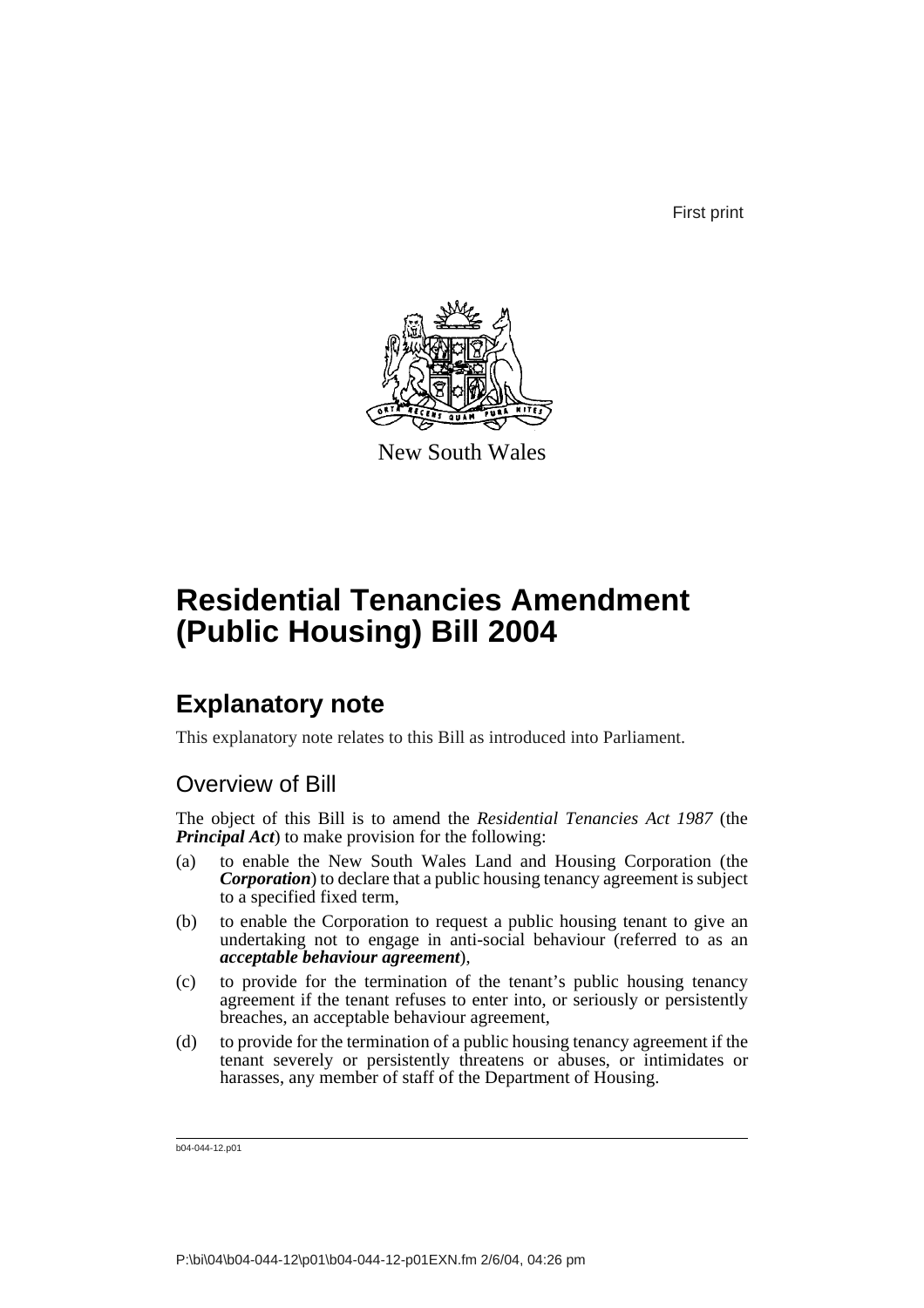Explanatory note

### Outline of provisions

**Clause 1** sets out the name (also called the short title) of the proposed Act.

**Clause 2** provides for the commencement of the proposed Act on a day or days to be appointed by proclamation.

**Clause 3** is a formal provision that gives effect to the amendments to the Principal Act set out in Schedule 1.

### **Schedule 1 Amendments**

**Schedule 1 [1]** inserts definitions of certain expressions for the purposes of the proposed amendments to the Principal Act.

**Schedule 1 [2]** inserts proposed section 14A into the Principal Act. The proposed section enables the Corporation to declare, by notice given to a tenant under a public housing tenancy agreement, that the agreement is subject to a fixed term from a date specified in the notice.

**Schedule 1 [3]** inserts proposed section 35A into the Principal Act. The proposed section enables the Corporation to request a public housing tenant to enter into an acceptable behaviour agreement under which the tenant undertakes not to engage in specified anti-social behaviour. The operation of any such undertaking extends to the behaviour of other lawful occupiers of the premises to which the applicable public housing tenancy agreement relates.

If the tenant fails or refuses to enter into an acceptable behaviour agreement, the Corporation may give notice of the termination of the tenancy agreement (under proposed section 57A as inserted by **Schedule 1 [4]**) and the Consumer, Trader and Tenancy Tribunal (the *Tribunal*) may terminate that agreement (under proposed section 64 (2A) as inserted by **Schedule 1 [5]**).

If the tenant enters into an acceptable behaviour agreement, the Corporation may give notice, under proposed section 57A, of the termination of the tenancy agreement on the grounds that a serious or persistent breach of the acceptable behaviour agreement has occurred and the Tribunal, under proposed section 64 (2A), may terminate the tenancy agreement if the tenant fails to satisfy the Tribunal that this ground has not been established.

**Schedule 1 [6]** makes an amendment to section 64 (4) to require the Tribunal, in considering the circumstances of a case that involves a public housing tenancy agreement, to have regard to the history of any prior tenancy of the tenant under any such agreement if that history is relevant.

Explanatory note page 2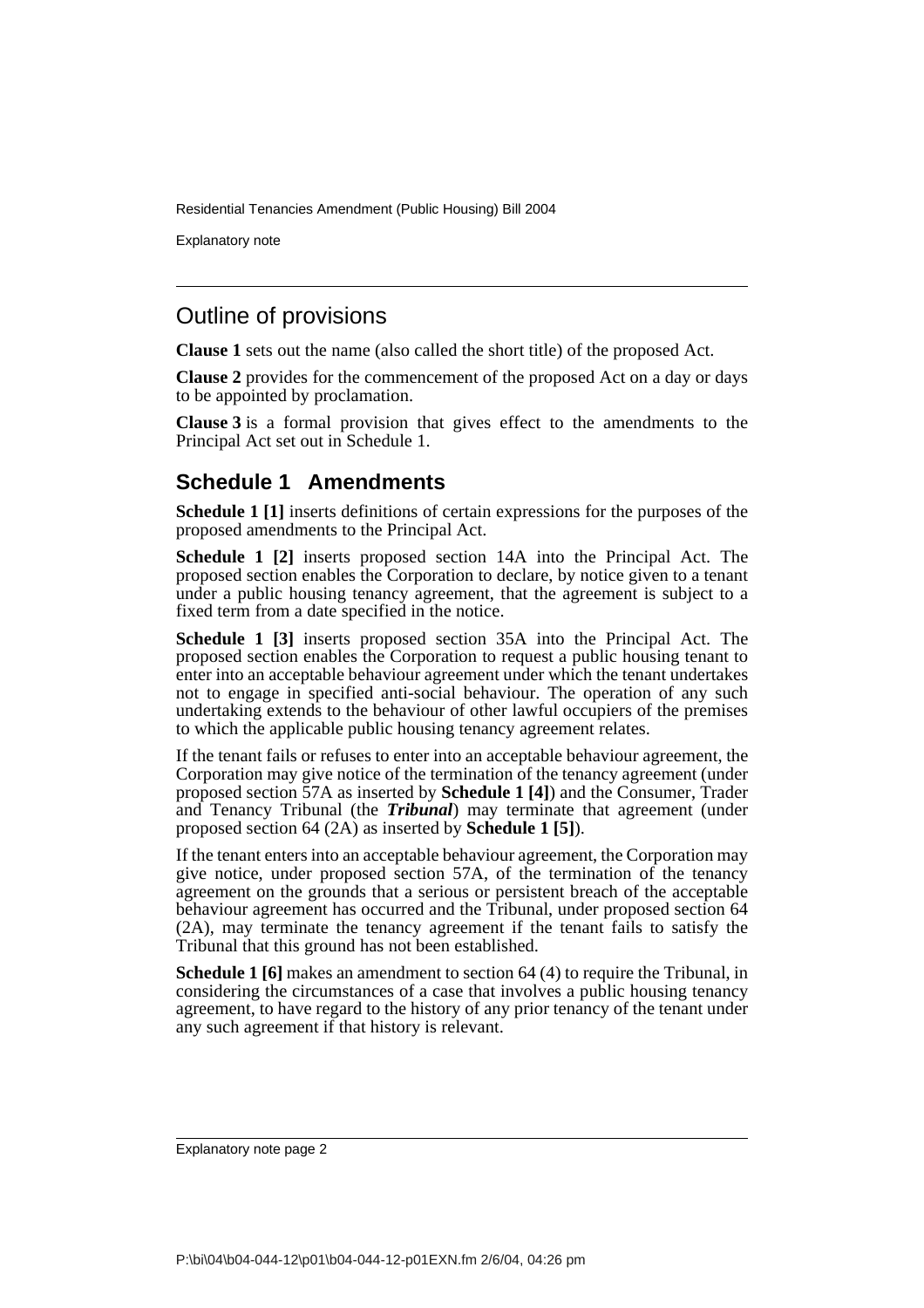Explanatory note

**Schedule 1 [8]** inserts proposed section 68A into the Principal Act, which enables the Tribunal to terminate a public housing tenancy agreement if a tenant severely or persistently threatens or abuses, or intimidates or harasses, any member of staff of the Department of Housing. Such conduct may involve making repeated telephone calls that cause intimidation or harassment.

**Schedule 1 [7]** provides for an amendment that is consequential on the amendment made by **Schedule 1 [8]**.

**Schedule 1 [9]** enables the making of regulations of a savings and transitional nature as a consequence of the enactment of the proposed Act.

Explanatory note page 3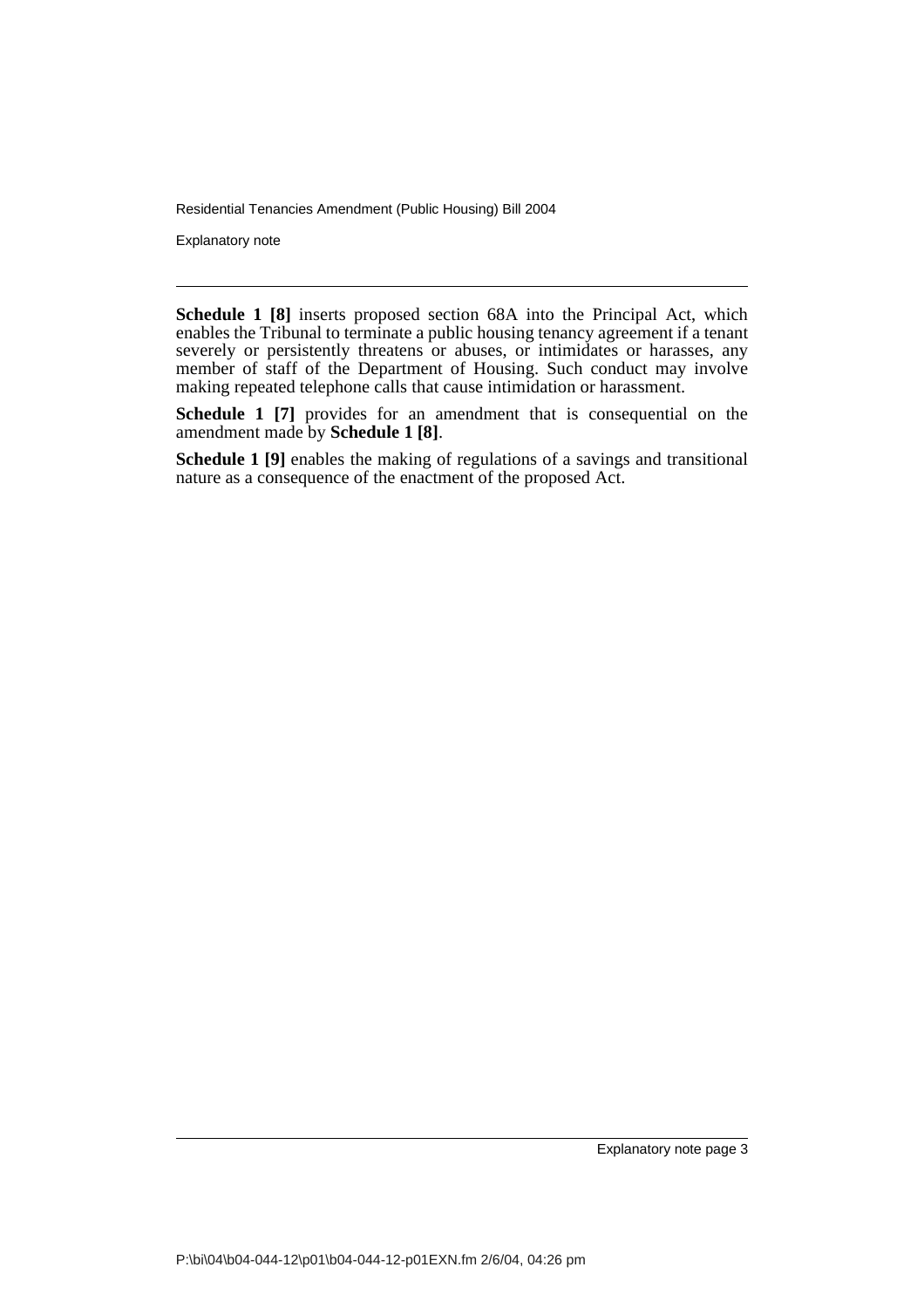Explanatory note

Explanatory note page 4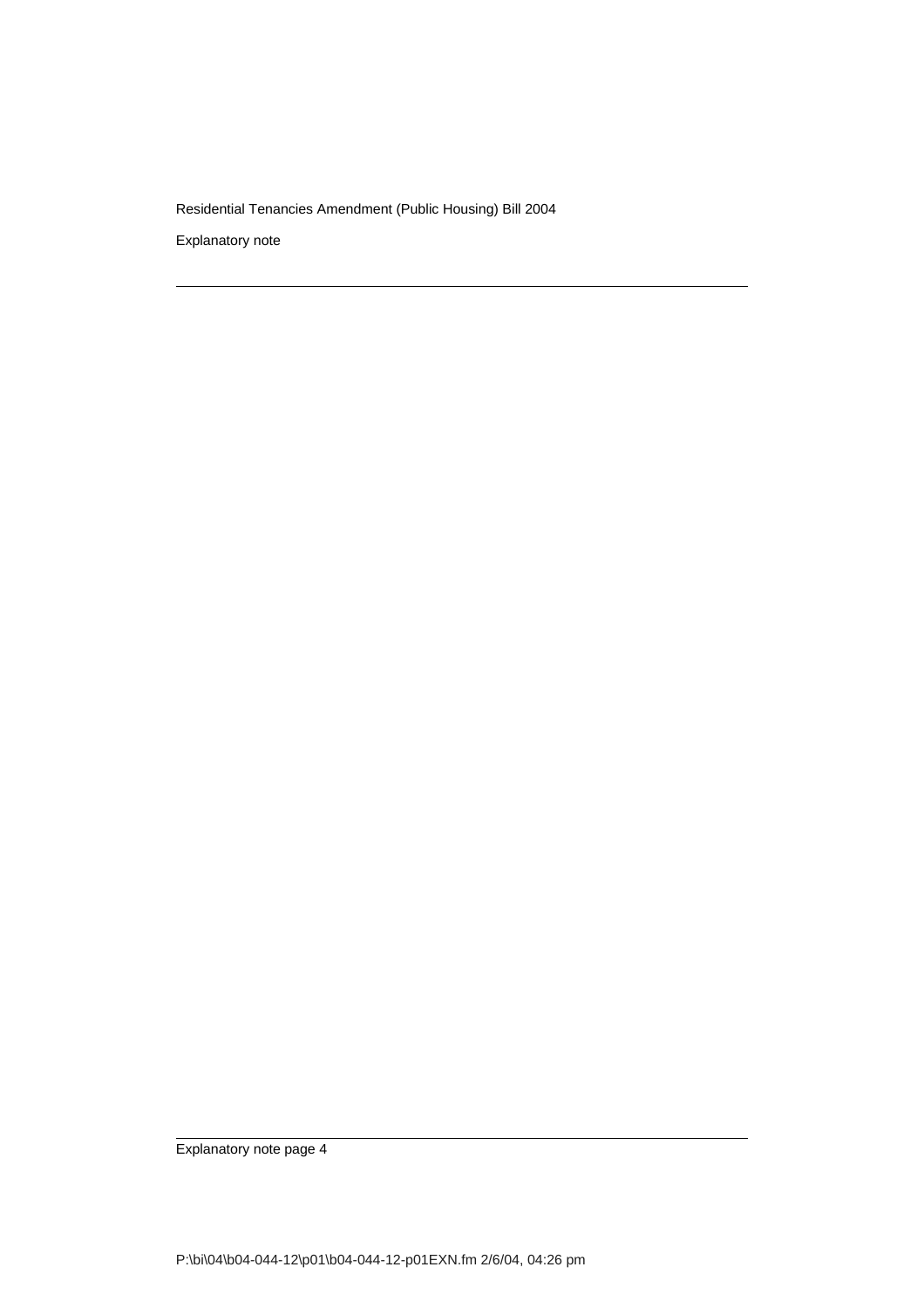First print



New South Wales

# **Residential Tenancies Amendment (Public Housing) Bill 2004**

## **Contents**

|                                                     | Page          |
|-----------------------------------------------------|---------------|
| Name of Act                                         |               |
| 2 Commencement                                      |               |
| 3 Amendment of Residential Tenancies Act 1987 No 26 | $\mathcal{P}$ |
| Schedule 1 Amendments                               | 3             |
|                                                     |               |

b04-044-12.p01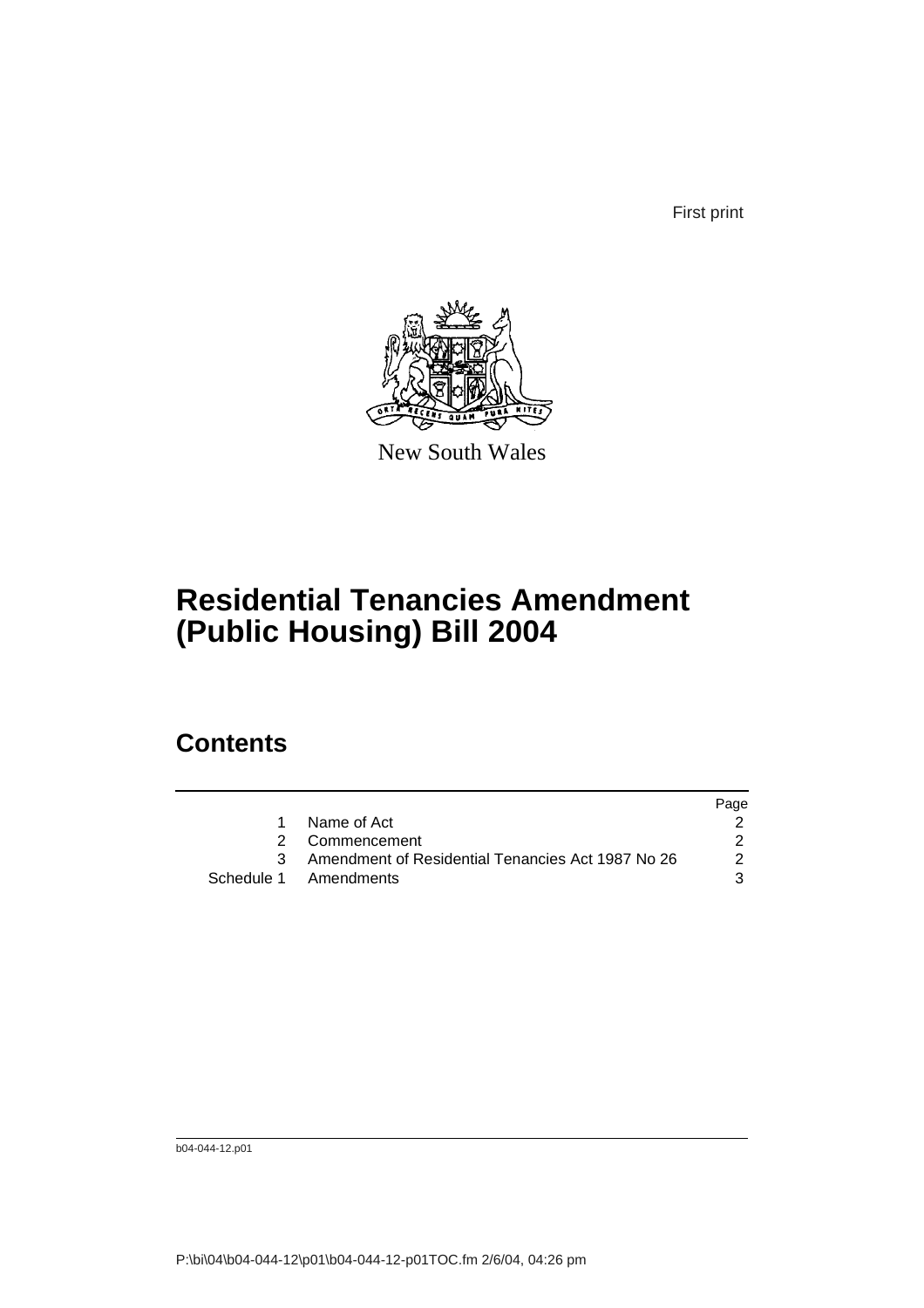**Contents** 

Page

Contents page 2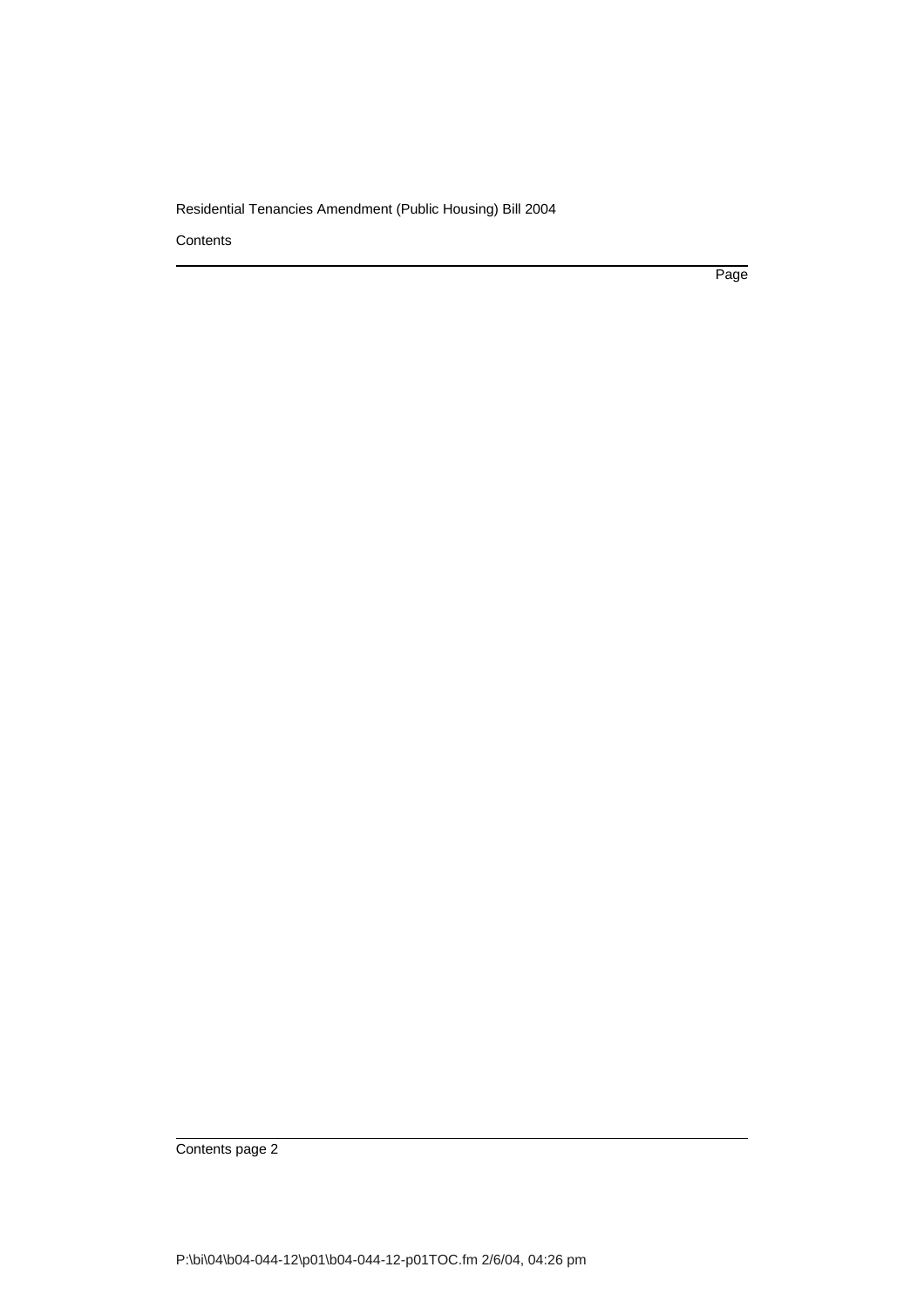

New South Wales

# **Residential Tenancies Amendment (Public Housing) Bill 2004**

No , 2004

### **A Bill for**

An Act to amend the *Residential Tenancies Act 1987* to make further provision with respect to public housing tenancies; and for other purposes.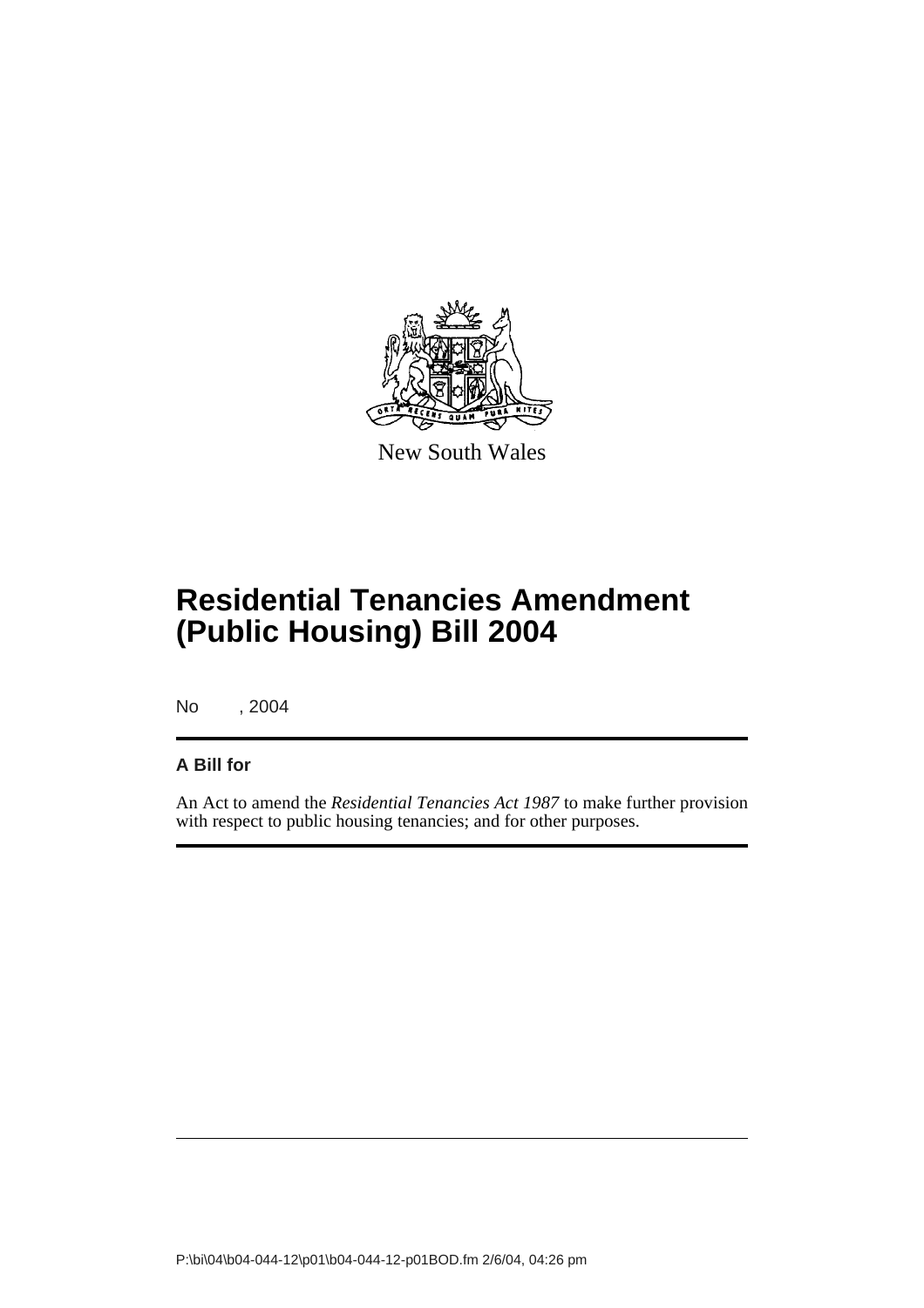<span id="page-7-2"></span><span id="page-7-1"></span><span id="page-7-0"></span>

| The Legislature of New South Wales enacts: |                                                                                   |         |  |  |
|--------------------------------------------|-----------------------------------------------------------------------------------|---------|--|--|
|                                            | Name of Act                                                                       | 2       |  |  |
|                                            | This Act is the Residential Tenancies Amendment (Public Housing)<br>Act 2004.     | 3<br>4  |  |  |
| $\mathbf{2}$                               | <b>Commencement</b>                                                               | 5       |  |  |
|                                            | This Act commences on a day or days to be appointed by<br>proclamation.           | 6<br>7  |  |  |
| 3                                          | Amendment of Residential Tenancies Act 1987 No 26                                 | 8       |  |  |
|                                            | The <i>Residential Tenancies Act 1987</i> is amended as set out in<br>Schedule 1. | 9<br>10 |  |  |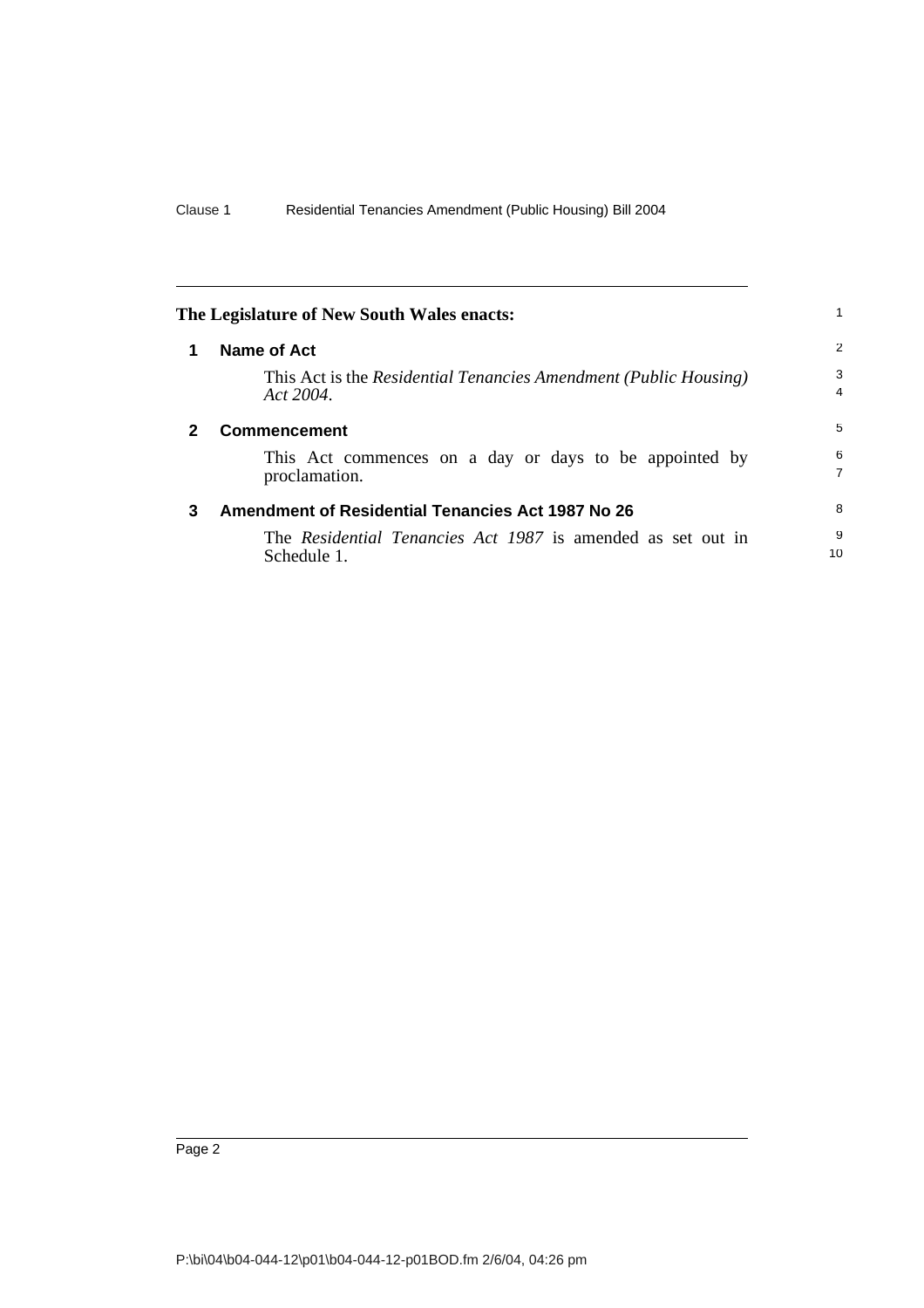Amendments Schedule 1

 $\frac{1}{2}$ 

 $\frac{1}{2}$ 

<span id="page-8-0"></span>

|     |            |                    | <b>Schedule 1 Amendments</b>                                                                                                                                                                                                                                                                                                                                       | (Section 3) | $\mathbf 1$<br>2                          |
|-----|------------|--------------------|--------------------------------------------------------------------------------------------------------------------------------------------------------------------------------------------------------------------------------------------------------------------------------------------------------------------------------------------------------------------|-------------|-------------------------------------------|
| [1] |            |                    | <b>Section 3 Definitions</b>                                                                                                                                                                                                                                                                                                                                       |             | 3                                         |
|     |            |                    | Insert in alphabetical order in section $3(1)$ :                                                                                                                                                                                                                                                                                                                   |             | 4                                         |
|     |            |                    | <i>acceptable behaviour agreement—see section 35A.</i>                                                                                                                                                                                                                                                                                                             |             | 5                                         |
|     |            |                    | <i>public housing tenancy agreement</i> means a residential<br>tenancy agreement under which residential premises are let by<br>the New South Wales Land and Housing Corporation, but<br>does not include housing let to a person in accordance with<br>the HomeFund Restructuring Act 1993 or that is substituted<br>for housing let in accordance with that Act. |             | 6<br>$\overline{7}$<br>8<br>9<br>10<br>11 |
| [2] |            | <b>Section 14A</b> |                                                                                                                                                                                                                                                                                                                                                                    |             | 12                                        |
|     |            |                    | Insert after section 14:                                                                                                                                                                                                                                                                                                                                           |             | 13                                        |
|     | <b>14A</b> |                    | Special provisions relating to public housing tenancies                                                                                                                                                                                                                                                                                                            |             | 14                                        |
|     |            | (1)                | The New South Wales Land and Housing Corporation may,<br>by notice in writing given to a tenant under a public housing<br>tenancy agreement the fixed term of which has ended, declare<br>that the agreement is subject to a further fixed term specified<br>in the notice from such date as is specified in the notice.                                           |             | 15<br>16<br>17<br>18<br>19                |
|     |            | (2)                | At the end of a fixed term declared under subsection (1) in<br>relation to an agreement:                                                                                                                                                                                                                                                                           |             | 20<br>21                                  |
|     |            |                    | (a)<br>any term of the agreement that provides for the<br>continuation of the agreement applies, or                                                                                                                                                                                                                                                                |             | 22<br>23                                  |
|     |            |                    | if the agreement contains no such term—section 14<br>(b)<br>applies.                                                                                                                                                                                                                                                                                               |             | 24<br>25                                  |
|     |            | (3)                | A declaration may be made under subsection $(1)$ in relation to<br>an agreement on more than one occasion.                                                                                                                                                                                                                                                         |             | 26<br>27                                  |
|     |            | (4)                | The Minister may, from time to time, publish in the Gazette a<br>policy in relation to the continuation of public housing<br>tenancy agreements, including in relation to the making of a<br>declaration by the Corporation under subsection (1).                                                                                                                  |             | 28<br>29<br>30<br>31                      |
|     |            | (5)                | This section has effect despite any other provision of this Act.                                                                                                                                                                                                                                                                                                   |             | 32                                        |

Page 3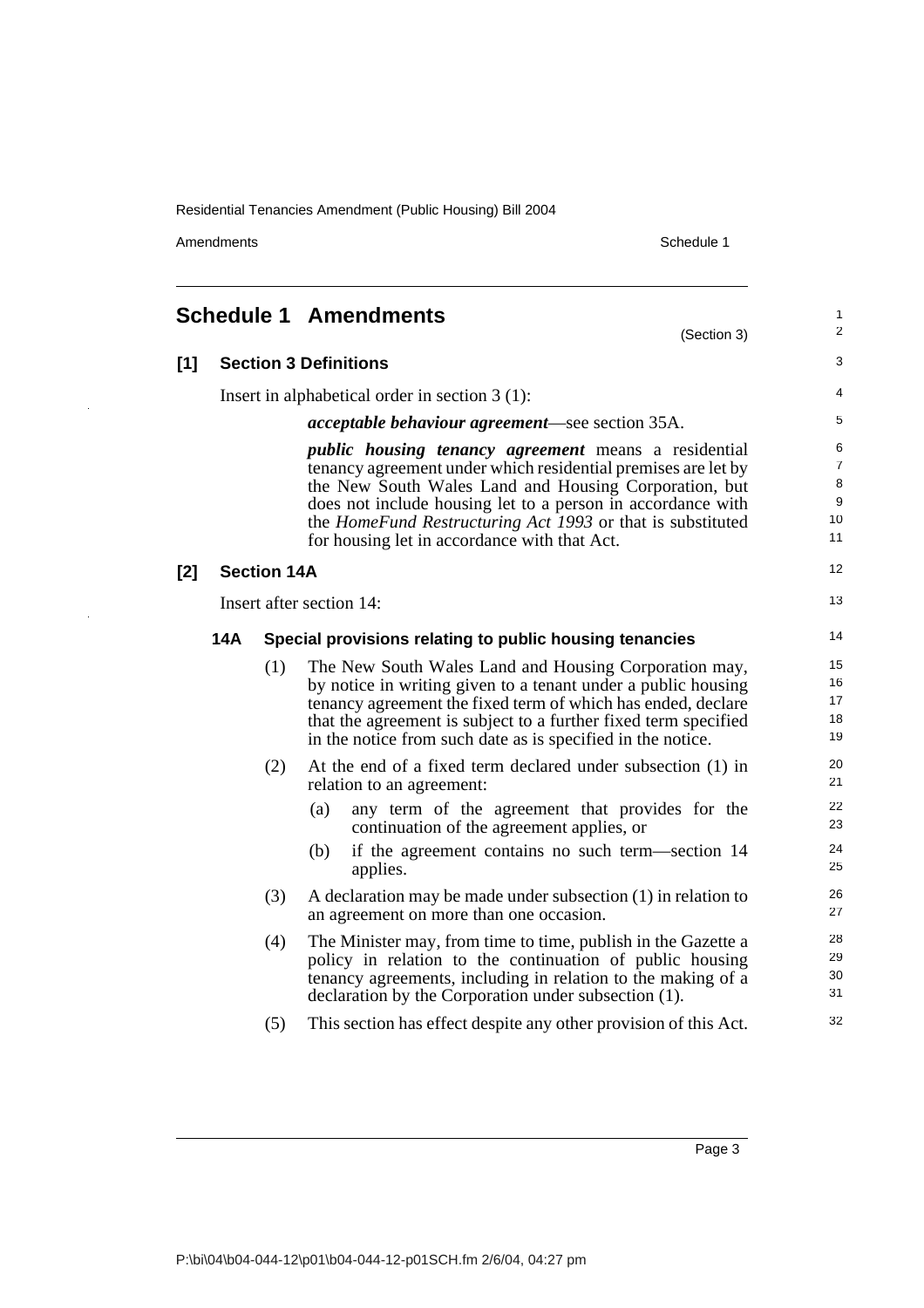Schedule 1 Amendments

| $[3]$ | Part 3, Division 3                                  |                                                            |                                                                                                                                                                                                                                                                                                                                                                                                                        |                                                                     |  |  |  |
|-------|-----------------------------------------------------|------------------------------------------------------------|------------------------------------------------------------------------------------------------------------------------------------------------------------------------------------------------------------------------------------------------------------------------------------------------------------------------------------------------------------------------------------------------------------------------|---------------------------------------------------------------------|--|--|--|
|       |                                                     |                                                            | Insert after Division 2 of Part 3:                                                                                                                                                                                                                                                                                                                                                                                     | 2                                                                   |  |  |  |
|       |                                                     | <b>Division 3</b>                                          | Acceptable behaviour agreements                                                                                                                                                                                                                                                                                                                                                                                        | 3                                                                   |  |  |  |
|       | 35A                                                 | Acceptable behaviour agreements for public housing tenants |                                                                                                                                                                                                                                                                                                                                                                                                                        |                                                                     |  |  |  |
|       |                                                     | (1)                                                        | The New South Wales Land and Housing Corporation may,<br>by notice in writing given to a tenant under a public housing<br>tenancy agreement, request the tenant to give a written<br>undertaking (referred to in this Act as an <i>acceptable</i><br><b>behaviour agreement</b> ), in the terms specified in the notice,<br>not to engage in specified anti-social behaviour on any of the<br>following:               | 5<br>6<br>$\overline{7}$<br>$\bf 8$<br>$\boldsymbol{9}$<br>10<br>11 |  |  |  |
|       | (a)<br>(b)<br>tenant in common with others).<br>(2) |                                                            | the premises to which the tenancy agreement relates,<br>any property adjoining or adjacent to those premises<br>(including any property that is available for use by the                                                                                                                                                                                                                                               | 12<br>13<br>14<br>15                                                |  |  |  |
|       |                                                     |                                                            | The operation of an acceptable behaviour agreement extends<br>to the behaviour of any other person occupying (or jointly<br>occupying) the premises with the consent of the tenant<br>(a lawful occupier). Accordingly, if any such lawful occupier<br>engages in any anti-social behaviour that is specified in the<br>agreement, the tenant is taken to have engaged in the<br>behaviour and breached the agreement. | 16<br>17<br>18<br>19<br>20<br>21<br>22                              |  |  |  |
|       |                                                     | (3)                                                        | The Corporation may request a tenant to enter into an<br>acceptable behaviour agreement under subsection (1) only if<br>the Corporation is of the opinion that, based on:<br>the history of the tenancy concerned, or<br>(a)<br>the history of any prior tenancy under a public housing<br>(b)<br>tenancy agreement entered into by the tenant and the<br>Corporation,                                                 | 23<br>24<br>25<br>26<br>27<br>28<br>29                              |  |  |  |
|       |                                                     |                                                            | the tenant, or a lawful occupier of the premises to which the<br>tenancy relates, is likely to engage in anti-social behaviour on<br>those premises or any property adjoining or adjacent to those<br>premises (including any property that is available for use by<br>the tenant in common with others).                                                                                                              | 30<br>31<br>32<br>33<br>34                                          |  |  |  |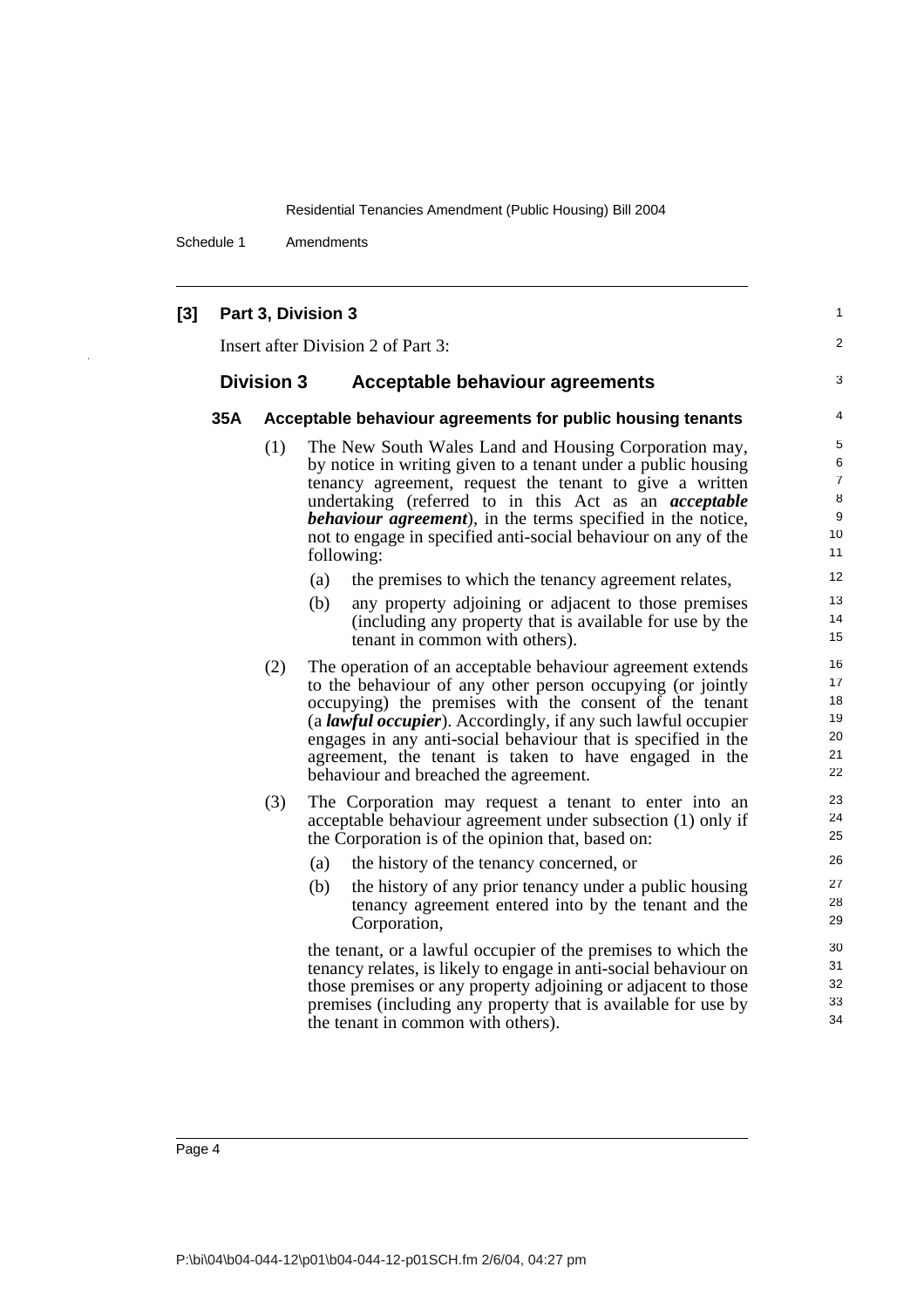Amendments Schedule 1

 $[4]$ 

|     | (4)                | In making a request under subsection (1), the Corporation<br>must inform the tenant that if:                                                                                                                                                                                                | $\mathbf{1}$<br>2                  |
|-----|--------------------|---------------------------------------------------------------------------------------------------------------------------------------------------------------------------------------------------------------------------------------------------------------------------------------------|------------------------------------|
|     |                    | the tenant fails or refuses to enter into an acceptable<br>(a)<br>behaviour agreement as requested, or                                                                                                                                                                                      | 3<br>$\overline{4}$                |
|     |                    | the tenant, after entering into such an agreement,<br>(b)<br>seriously or persistently breaches the terms of the<br>agreement,                                                                                                                                                              | $\,$ 5 $\,$<br>6<br>$\overline{7}$ |
|     |                    | the Corporation may give notice of the termination of the<br>tenancy agreement entered into by the Corporation and the<br>tenant.                                                                                                                                                           | 8<br>9<br>10                       |
|     | (5)                | An acceptable behaviour agreement is of no effect unless the<br>Corporation has complied with subsection (4) in relation to<br>the agreement.                                                                                                                                               | 11<br>12<br>13                     |
|     | (6)                | In this section, a reference to anti-social behaviour includes a<br>reference to emission of excessive noise, littering, dumping of<br>cars, vandalism and defacing of property.                                                                                                            | 14<br>15<br>16                     |
|     | <b>Section 57A</b> |                                                                                                                                                                                                                                                                                             | 17                                 |
|     |                    | Insert after section 57:                                                                                                                                                                                                                                                                    | 18                                 |
| 57A |                    | Notice of termination of public housing tenancy agreement-<br>acceptable behaviour agreements                                                                                                                                                                                               | 19<br>20                           |
|     | (1)                | The New South Wales Land and Housing Corporation may<br>give notice of the termination of a public housing tenancy<br>agreement to the tenant on either of the following grounds:                                                                                                           | 21<br>22<br>23                     |
|     |                    | the tenant has failed or refused to enter into an<br>(a)<br>acceptable behaviour agreement as requested by the<br>Corporation,                                                                                                                                                              | 24<br>25<br>26                     |
|     |                    | the tenant has seriously or persistently breached the<br>(b)<br>terms of an acceptable behaviour agreement.                                                                                                                                                                                 | 27<br>28                           |
|     | (2)                | A notice of termination given under this section is not to<br>specify a day earlier than 14 days after the day on which the<br>notice is given as the day on which vacant possession of the<br>premises to which the tenancy agreement relates is to be<br>delivered up to the Corporation. | 29<br>30<br>31<br>32<br>33         |

Page 5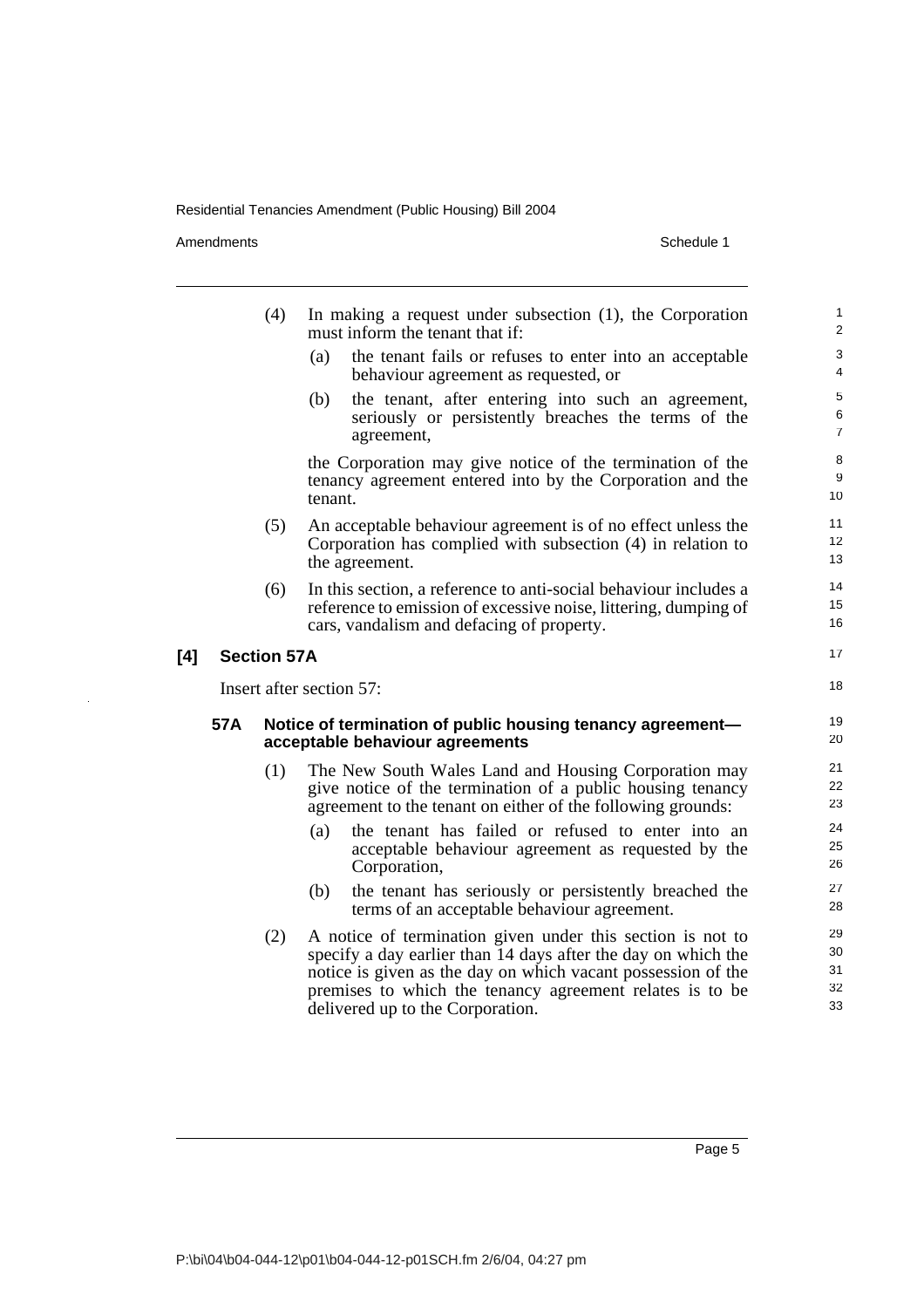Schedule 1 Amendments

|       | (3)                                                                                                                                                                                 |     |            | A notice of termination given under this section of a tenancy<br>agreement that creates a tenancy for a fixed term is not<br>ineffective because the day specified as the day on which<br>vacant possession of the premises to which the tenancy<br>agreement relates is to be delivered up to the Corporation is<br>earlier than the day the term ends. | 1<br>2<br>$\mathbf{3}$<br>$\overline{4}$<br>$\sqrt{5}$<br>6 |
|-------|-------------------------------------------------------------------------------------------------------------------------------------------------------------------------------------|-----|------------|----------------------------------------------------------------------------------------------------------------------------------------------------------------------------------------------------------------------------------------------------------------------------------------------------------------------------------------------------------|-------------------------------------------------------------|
| $[5]$ | order for possession                                                                                                                                                                |     |            | Section 64 Application to Tribunal by landlord for termination and                                                                                                                                                                                                                                                                                       | $\overline{7}$<br>8                                         |
|       | Insert after section $64$ (2):                                                                                                                                                      |     |            |                                                                                                                                                                                                                                                                                                                                                          | 9                                                           |
|       | (2A)                                                                                                                                                                                |     |            | The Tribunal is, on application by the New South Wales Land<br>and Housing Corporation on a ground referred to in section<br>57A, to make an order terminating the agreement if:                                                                                                                                                                         | 10<br>11<br>12                                              |
|       |                                                                                                                                                                                     | (a) | $(1)$ (a): | in the case of the ground referred to in section 57A                                                                                                                                                                                                                                                                                                     | 13<br>14                                                    |
|       |                                                                                                                                                                                     |     | (i)        | the Corporation has requested, in accordance<br>with section 35A, that the tenant enter into an<br>acceptable behaviour agreement, and                                                                                                                                                                                                                   | 15<br>16<br>17                                              |
|       |                                                                                                                                                                                     |     | (ii)       | the Tribunal is satisfied that the tenant has failed<br>or refused to do so, or                                                                                                                                                                                                                                                                          | 18<br>19                                                    |
|       |                                                                                                                                                                                     | (b) | $(1)$ (b): | in the case of the ground referred to in section 57A                                                                                                                                                                                                                                                                                                     | 20<br>21                                                    |
|       |                                                                                                                                                                                     |     | (i)        | the Tribunal is satisfied that the tenant has<br>entered into an acceptable behaviour agreement,<br>and                                                                                                                                                                                                                                                  | 22<br>23<br>24                                              |
|       |                                                                                                                                                                                     |     | (ii)       | the tenant has failed to satisfy the Tribunal that<br>the tenant has not seriously or persistently<br>breached the terms of that agreement.                                                                                                                                                                                                              | 25<br>26<br>27                                              |
| [6]   | Section 64 (4) (e)                                                                                                                                                                  |     |            |                                                                                                                                                                                                                                                                                                                                                          | 28                                                          |
|       | Insert ", including, if the tenant is a tenant under a public housing tenancy<br>agreement, any prior tenancy of the tenant arising under any such<br>agreement" after "concerned". |     |            |                                                                                                                                                                                                                                                                                                                                                          |                                                             |
| $[7]$ | <b>Section 64 (7)</b>                                                                                                                                                               |     |            |                                                                                                                                                                                                                                                                                                                                                          | 32                                                          |
|       | Insert "or 68A" after "section 68"                                                                                                                                                  |     |            |                                                                                                                                                                                                                                                                                                                                                          | 33                                                          |

Insert "or 68A" after "section 68".